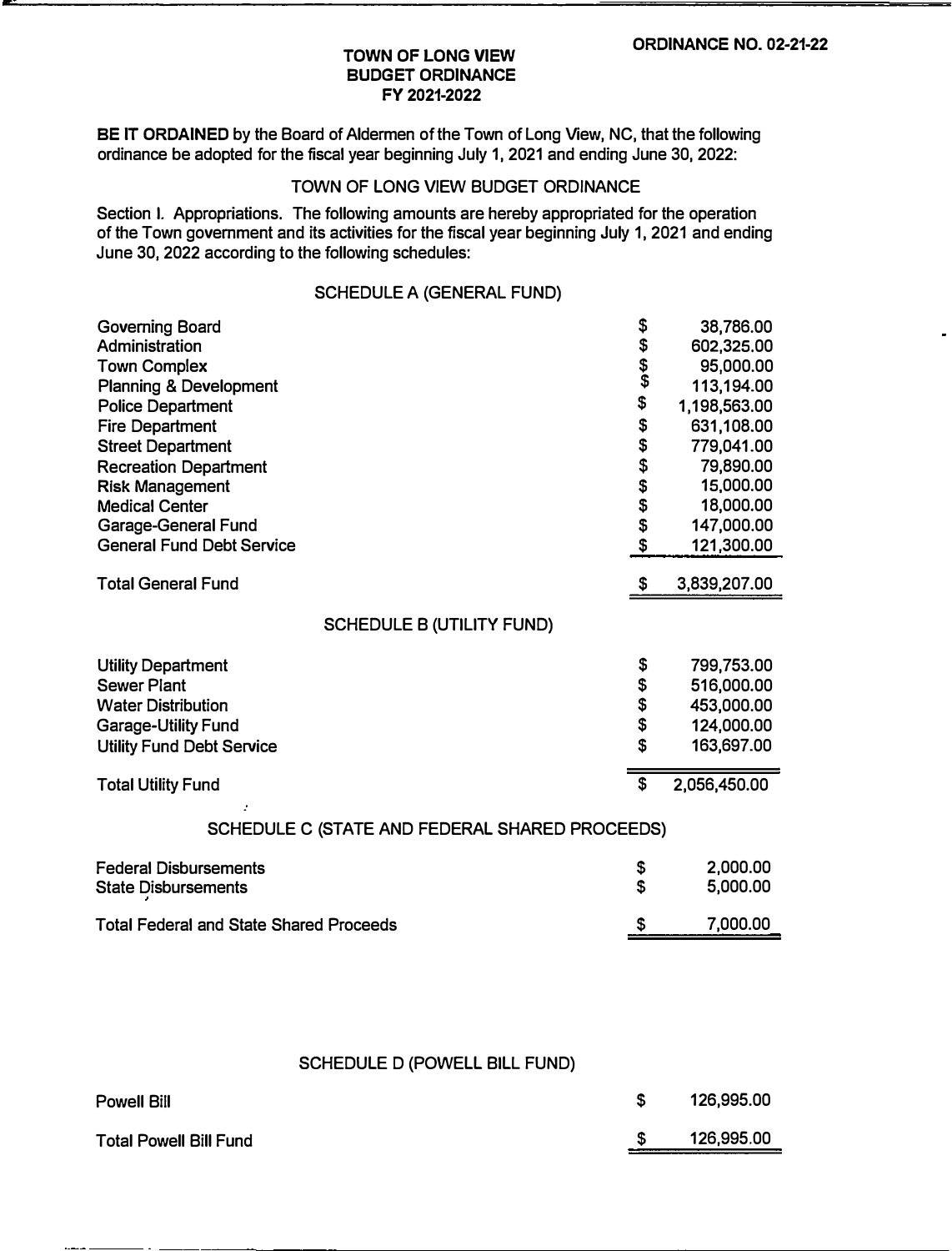# SCHEDULE E (SENIOR DAY OUT FUND)

| Senior Day Out                       | \$<br>5,000.00 |
|--------------------------------------|----------------|
| <b>Total Senior Day Out</b>          | \$<br>5,000.00 |
| <b>Total Fiscal Operating Budget</b> | 6,034,652.00   |

 $\epsilon$ 

į.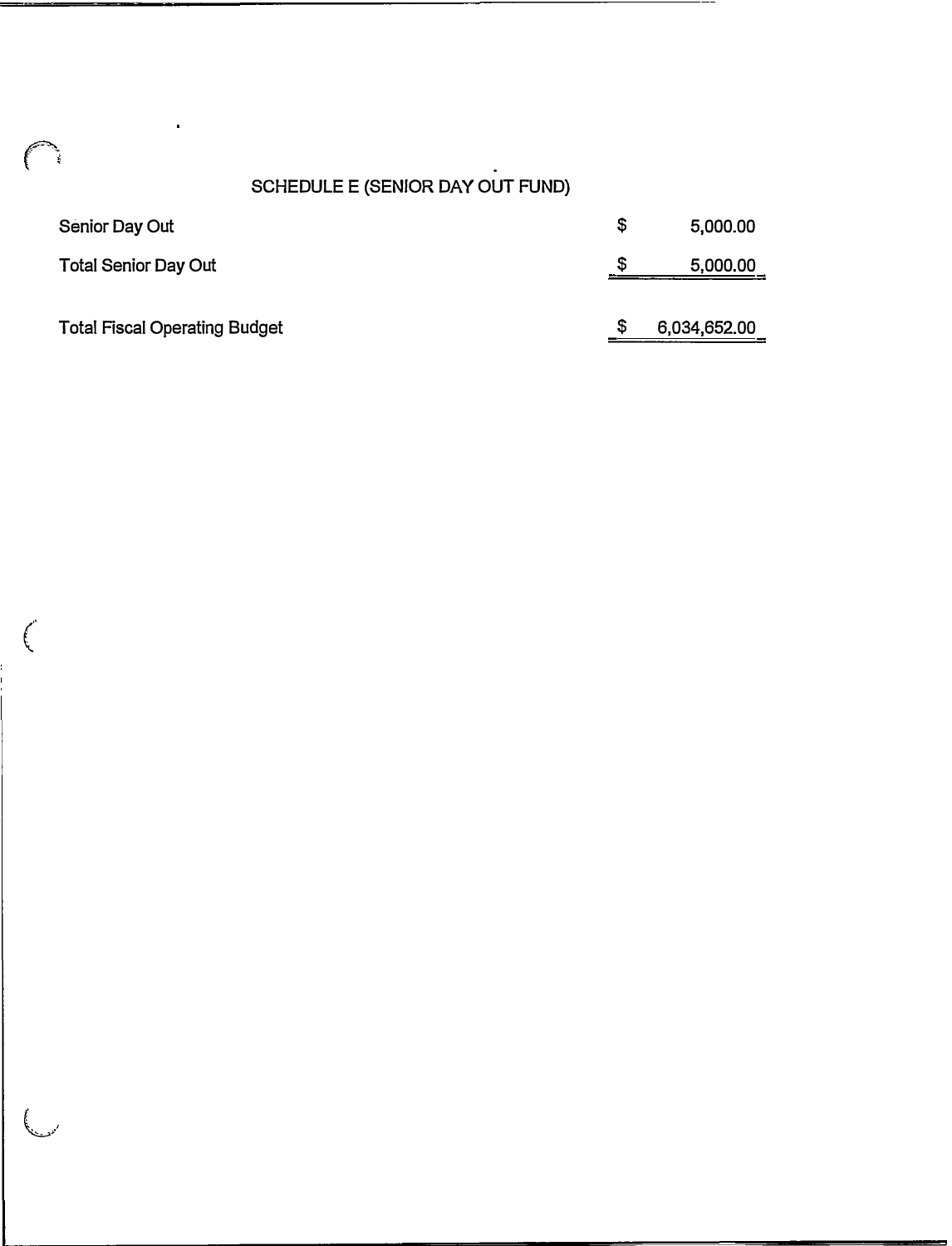#### TOWN OF LONG VIEW BUDGET ORDINANCE

Section II. Estimated Revenues. It is estimated that the following revenues will be available during the fiscal year beginning July 1, 2021 and ending June 30, 2022 to meet the foregoing<br>appropriations, according to the current information appropriations, according to the current information.

# SCHEDULE A (GENERAL FUND)

| <b>Local Taxes and Revenue</b><br><b>County and State Revenue</b>                                                                                         | \$<br>\$                   | 2,091,207.00<br>1,748,000.00                                  |
|-----------------------------------------------------------------------------------------------------------------------------------------------------------|----------------------------|---------------------------------------------------------------|
| <b>Total General Fund</b>                                                                                                                                 |                            | 3,839,207.00                                                  |
| <b>SCHEDULE B (UTILITY FUND)</b>                                                                                                                          |                            |                                                               |
| <b>Local Revenue</b><br><b>Water and Sewer Charges</b><br><b>Water and Sewer Taps</b><br>Late Charges and Reconnect Fees<br>Revenue from County and State | \$<br>\$<br>\$<br>\$<br>\$ | 4,450.00<br>1,971,500.00<br>5,000.00<br>68,000.00<br>7,500.00 |
| <b>Total Utility Fund</b>                                                                                                                                 |                            | 2,056,450.00                                                  |

# SCHEDULE C (STATE AND FEDERAL SHARED PROCEEDS)

| <b>Federal Proceeds</b><br><b>State Proceeds</b> | \$<br>\$ | 2,000.00<br>5,000.00   |
|--------------------------------------------------|----------|------------------------|
| <b>Total State and Federal Shared Proceeds</b>   |          | 7,000.00               |
| <b>SCHEDULE D (POWELL BILL FUND)</b>             |          |                        |
| Local Revenue<br><b>Powell Bill Revenue</b>      | \$<br>\$ | 1,000.00<br>125,995.00 |
| <b>Total Powell Bill Fund</b>                    | S        | 126,995.00             |
| <b>SCHEDULE E (SENIOR DAY OUT)</b>               |          |                        |
| Senior Day Out Revenue                           | \$       | 5,000.00               |
| <b>Total Senior Day Out Fund</b>                 |          | 5,000.00               |
| <b>Total Fiscal Operating Budget</b>             | \$       | 6,034,652.00           |

 $\overline{\mathbb{C}}$ 

 $\ddot{\phantom{a}}$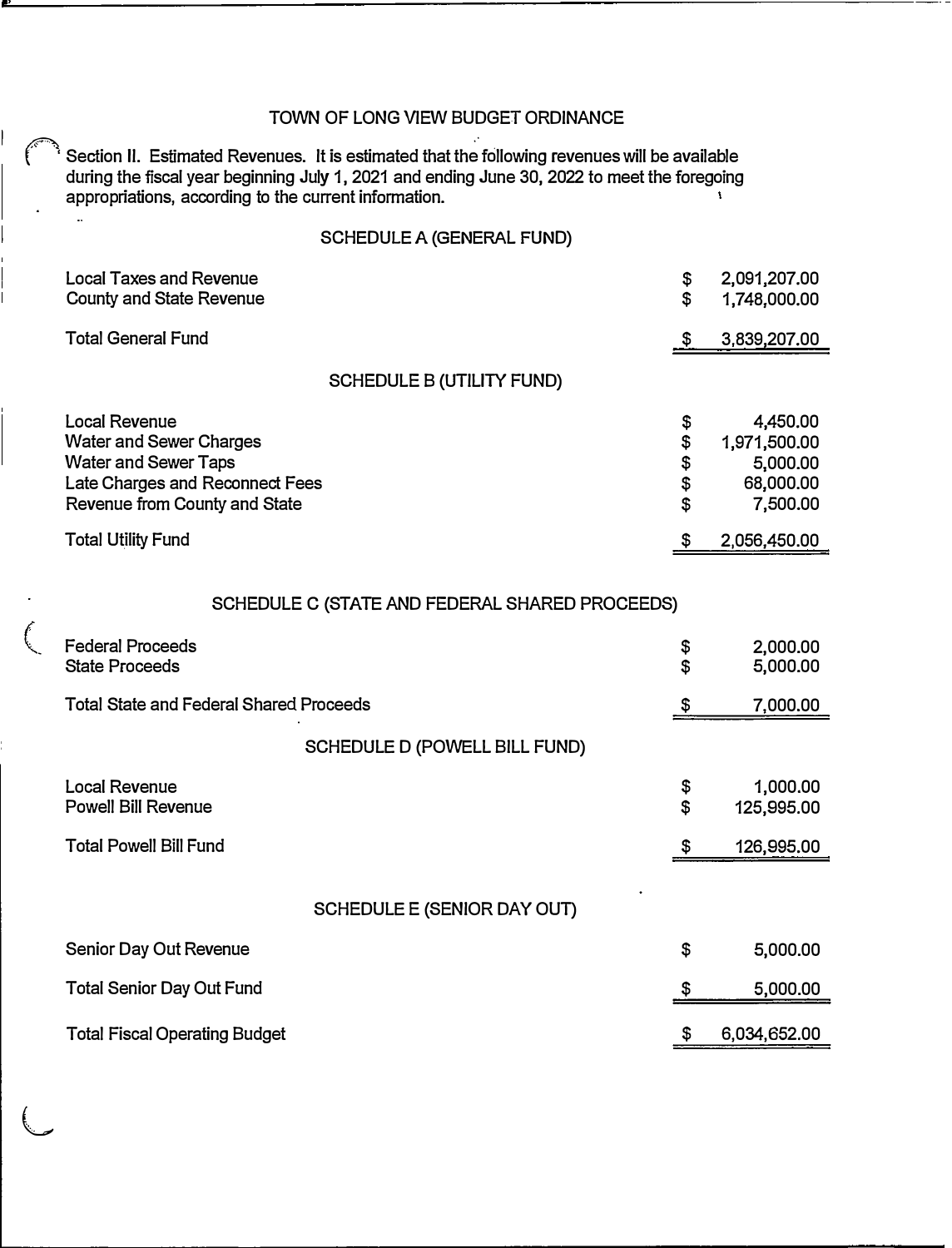SECTION Ill. Taxes. The following rates of tax on each hundred dollars \$100.00 valuation of taxable property, as listed for taxes of January 1, 2021 for the purpose of calculation. These calculations were based on the tax rate \$0.57 cents per \$100.00 of valuation of taxable property.

SECTION IV. Utilities. See attached fee schedule.

SECTION V. Capital Outlays. Capital Outlays are set forth herein and are described on the schedule below.

#### **CAPITAL OUTLAY PROGRAM**  -**FY 2021-2022**  --- FUND 10

**DEPARTMENT** Police Department

(

**L** 

**DESCRIPTION** 2021 Ford Explorer Interceptor (Includes equipping vehicle)

 $\sim$ 

**OUTLAY** \$47,334.00

**\$47,334.00** 

**Total Capital Outlay Program \$** 

**47,334.00**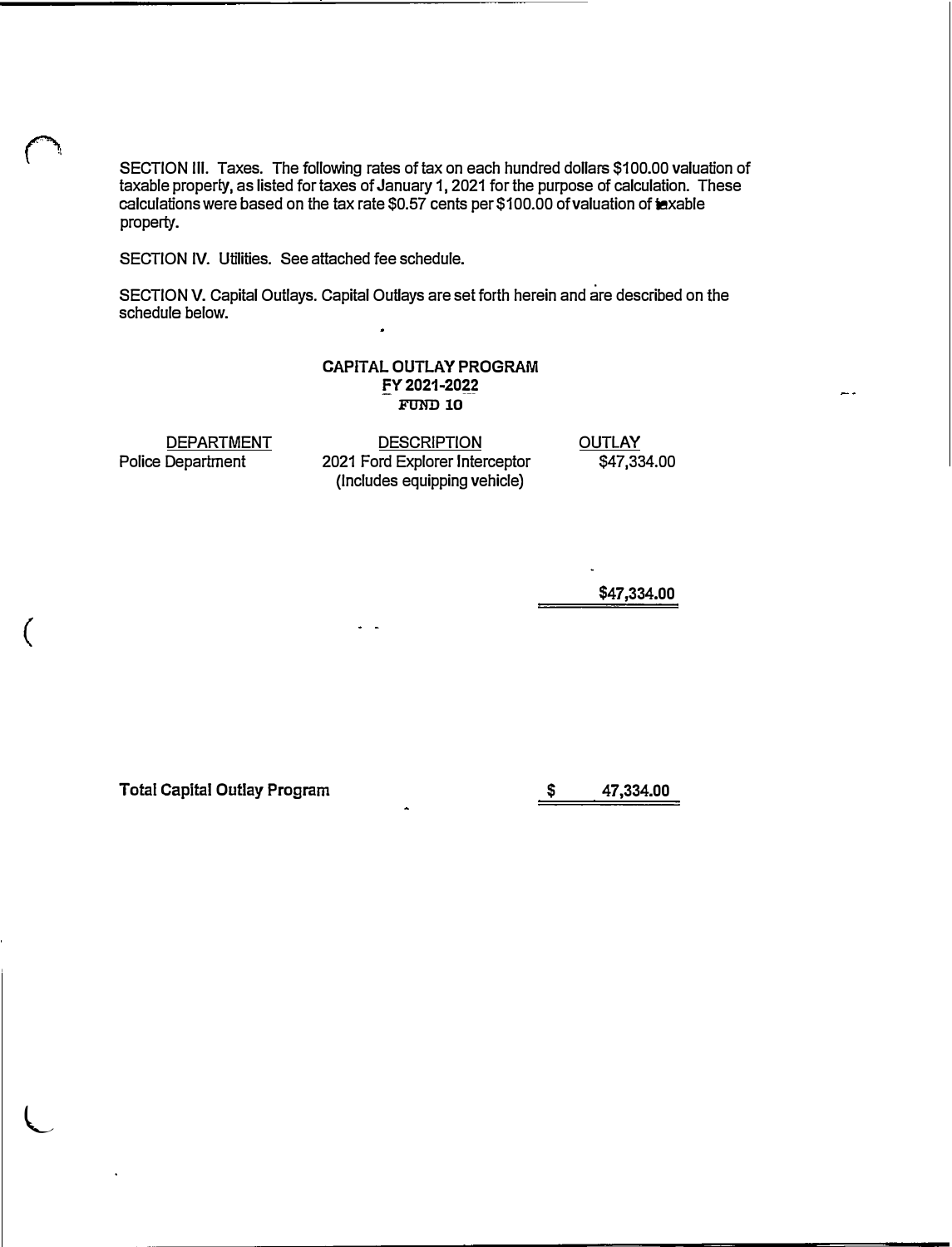|         |                                                                                                                            | <b>FEE SCHEDULE</b>                                 |                                                         |
|---------|----------------------------------------------------------------------------------------------------------------------------|-----------------------------------------------------|---------------------------------------------------------|
|         | UTILITY DEPARTMENT<br>Water Taps*                                                                                          | 3/4" Inside Town Limits<br>3/4" Outside Town Limits | \$1,000.00<br>\$1,500.00                                |
|         |                                                                                                                            | $1"$ -2" Taps<br>Over 2" Tap                        | <b>Cost of Materials</b><br>Materials + Contractor Cost |
|         | Sewer Taps*<br>٠.                                                                                                          | 4" Inside Town Limits<br>4" Outside Town Limits     | \$1,000.00<br>\$1,500.00                                |
|         |                                                                                                                            | Over $4n$                                           | Materials + Contractor Cost                             |
|         | *Tap financing is available for home owners.<br>$(3/4"$ tap only)                                                          | <b>Inside Town Limits</b>                           | \$200/down                                              |
|         |                                                                                                                            | option 1                                            | \$75/month for 12 months                                |
|         |                                                                                                                            | option 2                                            | \$55/month for 18 months                                |
|         |                                                                                                                            | <b>Outside Town Limits</b>                          | \$400.00/down                                           |
|         |                                                                                                                            | option 1                                            | \$105.00/month for 12 months                            |
| $\big($ |                                                                                                                            | option 2                                            | \$75/month for 18 months                                |
|         | <b>Utility Deposits</b><br>Late Fees<br><b>Reconnect Fees</b><br><b>Returned Check Fees</b><br><b>Cut/Broken Lock Fees</b> |                                                     | \$125.00<br>\$15.00<br>\$35.00<br>\$25.00<br>\$25.00    |
|         | <b>Water Rates</b><br>Inside Corporate Limits<br>0-3000 gallons<br>Over 3,000 gallons                                      |                                                     | \$21.91<br>\$2.45/1000 gallons                          |
|         | <b>Outside Corporate Limits</b><br>0-3000 gallons<br>Over 3,000 gallons                                                    |                                                     | \$43.81<br>\$4.90/1000 gallons                          |

 $\ddot{\cdot}$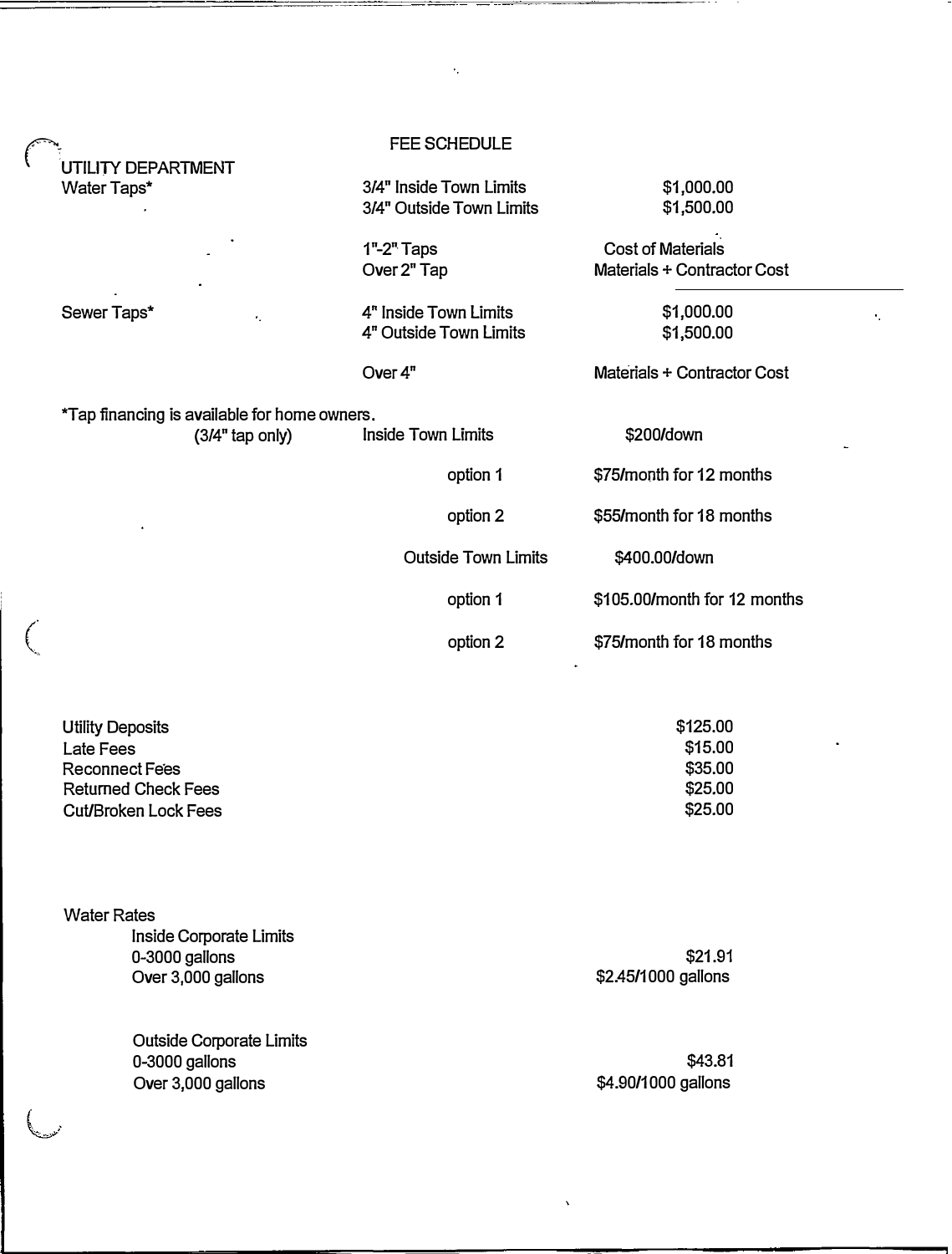Sewer Rates

Inside Corporate Limits 0-3000 gallons Over 3000 gallons

Outside Corporate Limits 0-3000 gallons Over 3000 gallons

\$22.94 \$2.39/1000 gallons

\$45.88 \$4.77/1000 gallons

| PUBLIC WORKS DEPARTMENT   |                   |
|---------------------------|-------------------|
| <b>Garbage Collection</b> | $$12.44/m$ onthly |
| <b>Box Truck rental</b>   | \$75.00/load      |

POLICE DEPARTMENT Copy of accident report Parking Tickets \$3.00 \$15.00

#### FIRE DEPARTMENT

False Alarms(30-day period)

Haz-Mat Incident

Stand-by Services **per engine** 

محمت

per ladder truck per support truck supplies & materials personnel

\$200 per offense after first 2

Man-hours, cost of supplies

\$200.00 \$250.00 \$100.00  $Cost + 15%$ \$20 per hour per man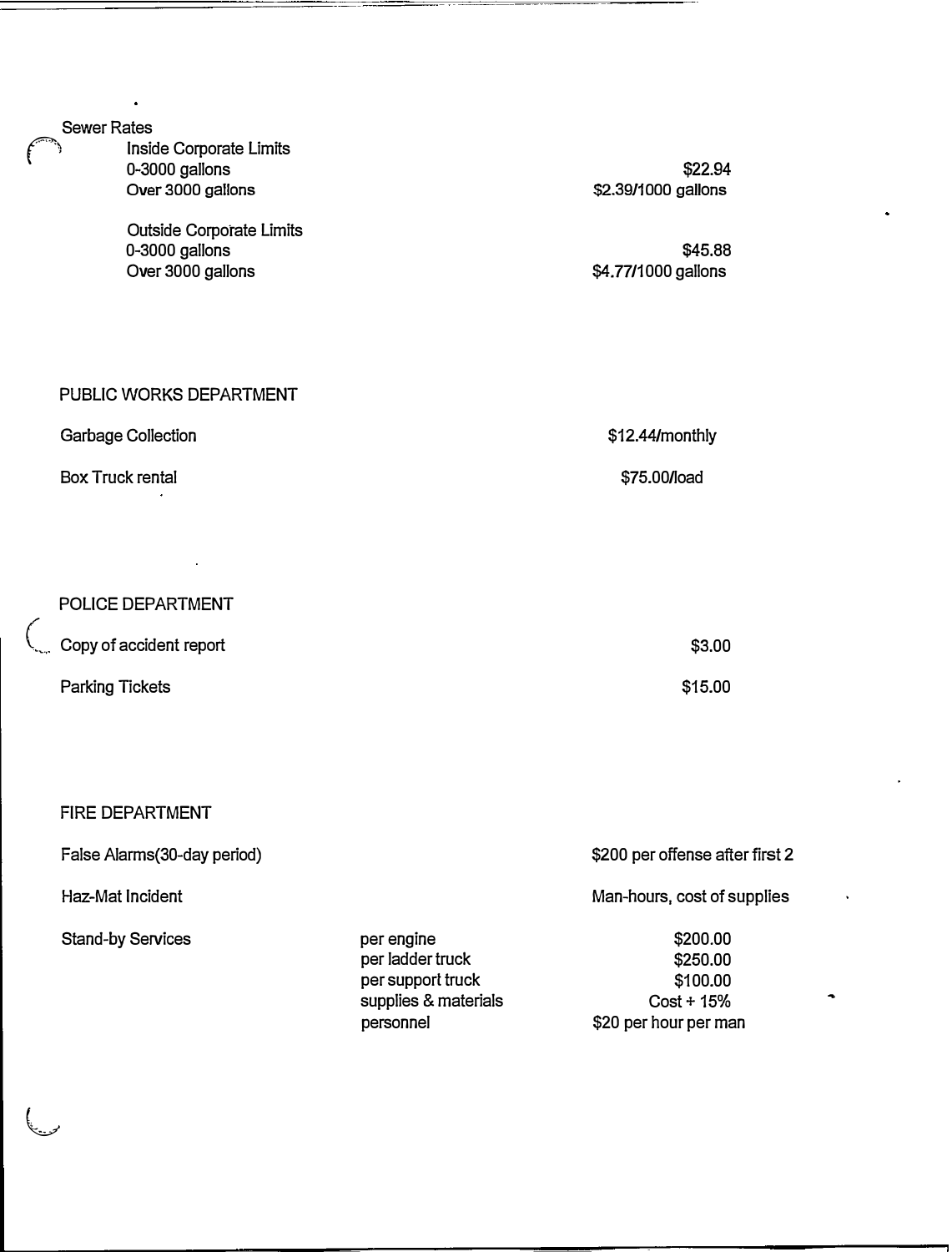# {''PLANNING & ZONING DEPARTMENT

| <b>Zoning Permits</b>                                                             | single family residential<br>multi-family residential<br>commercial | \$30.00<br>\$50.00<br>\$50.00                             |
|-----------------------------------------------------------------------------------|---------------------------------------------------------------------|-----------------------------------------------------------|
| Certificate of Occupancy                                                          |                                                                     | \$30.00                                                   |
| <b>Sign Permits</b>                                                               | 36 sq ft or less<br>37 sq ft or more                                | \$20.00<br>\$30.00                                        |
| <b>Re-Zoning Applications</b>                                                     |                                                                     | \$300.00                                                  |
| <b>Variance Applications</b>                                                      |                                                                     | \$300.00                                                  |
| <b>Special User Permits</b>                                                       |                                                                     | \$300.00                                                  |
| <b>Annexation Petitions</b>                                                       |                                                                     | \$300.00                                                  |
| <b>Special Benefit Permits</b>                                                    |                                                                     | \$20.00                                                   |
| <b>Appeal Petitions</b>                                                           |                                                                     |                                                           |
| Floodplain Development                                                            |                                                                     | \$300.00                                                  |
| Home Occupation                                                                   |                                                                     | \$20.00                                                   |
| <b>CODE ENFORCEMENT</b>                                                           |                                                                     |                                                           |
| Demolition                                                                        |                                                                     | Cost plus \$175.00                                        |
| <b>Code Enforcement Violations</b>                                                |                                                                     | \$175/day                                                 |
| <b>Grass Cutting/Clearing</b>                                                     |                                                                     | Cost plus \$175.00                                        |
| <b>ADMINISTRATION</b>                                                             |                                                                     |                                                           |
| <b>Property Tax Rate</b><br>Copies<br>Faxes<br>Leaf Bags<br>RECREATION DEPARTMENT |                                                                     | .57 per \$100 Valuation<br>.10/page<br>.25/page<br>\$2.68 |
|                                                                                   |                                                                     |                                                           |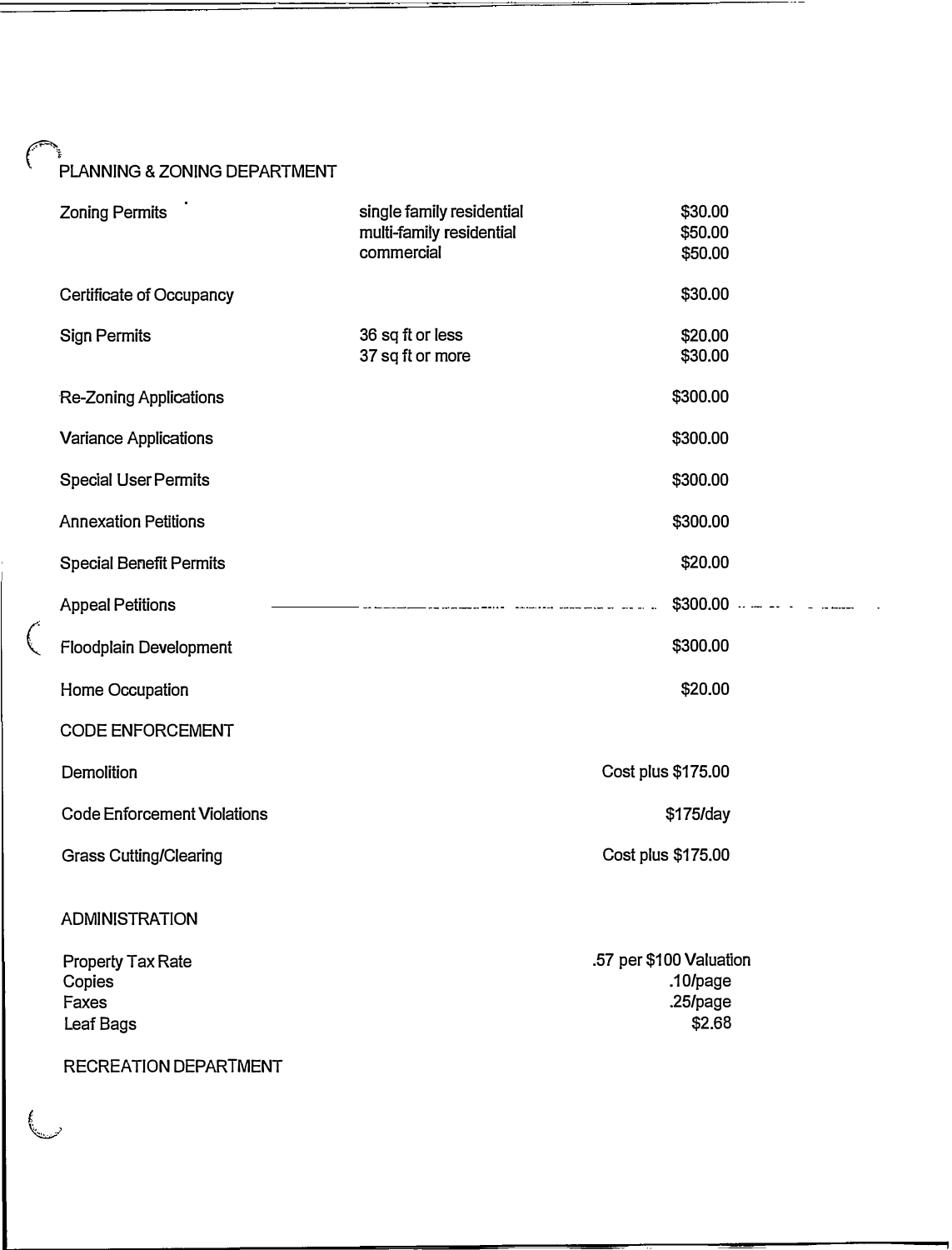| <b>Recreation Center Rental</b>           | Not for Profit & Civic Clubs<br>Government Organization<br>Inside Town Limits<br><b>Outside Town Limits</b><br><b>Full Time Employees</b> | \$200.00<br>\$0.00<br>\$200.00<br>\$500.00<br>\$100.00 |
|-------------------------------------------|-------------------------------------------------------------------------------------------------------------------------------------------|--------------------------------------------------------|
| <b>Recreation Center Security Deposit</b> | Not for Profit & Civic Clubs<br>Government Organization<br>Inside Town Limits<br><b>Outside Town Limits</b><br><b>Full Time Employees</b> | \$300.00<br>\$0.00<br>\$300.00<br>\$500.00<br>\$0.00   |
| <b>Recreation Center Field Rental</b>     | Half-Day Grounds (Upper)<br><b>Full Day Grounds (Upper)</b><br>Half-Day Grounds (Lower)<br>Full Day Grounds (Lower)                       | \$10.00<br>\$20.00<br>\$10.00<br>\$20.00               |

--•----•-•--•------ •-•· --• •• •- • -• - ••••- .- - ... • .

بداووا الإمام المورد المسلم المدين المدين المدارسة المدينة المدين المدين المدينة الموضوع والمدينة المدينة المدينة

 $\mathbf{r}^{(1)}$  .

 $\sim 40\%$ 

 $\bullet$ 

 $\left($ 

 $\hat{\mathcal{L}}$ 

 $\overline{\mathbb{C}}$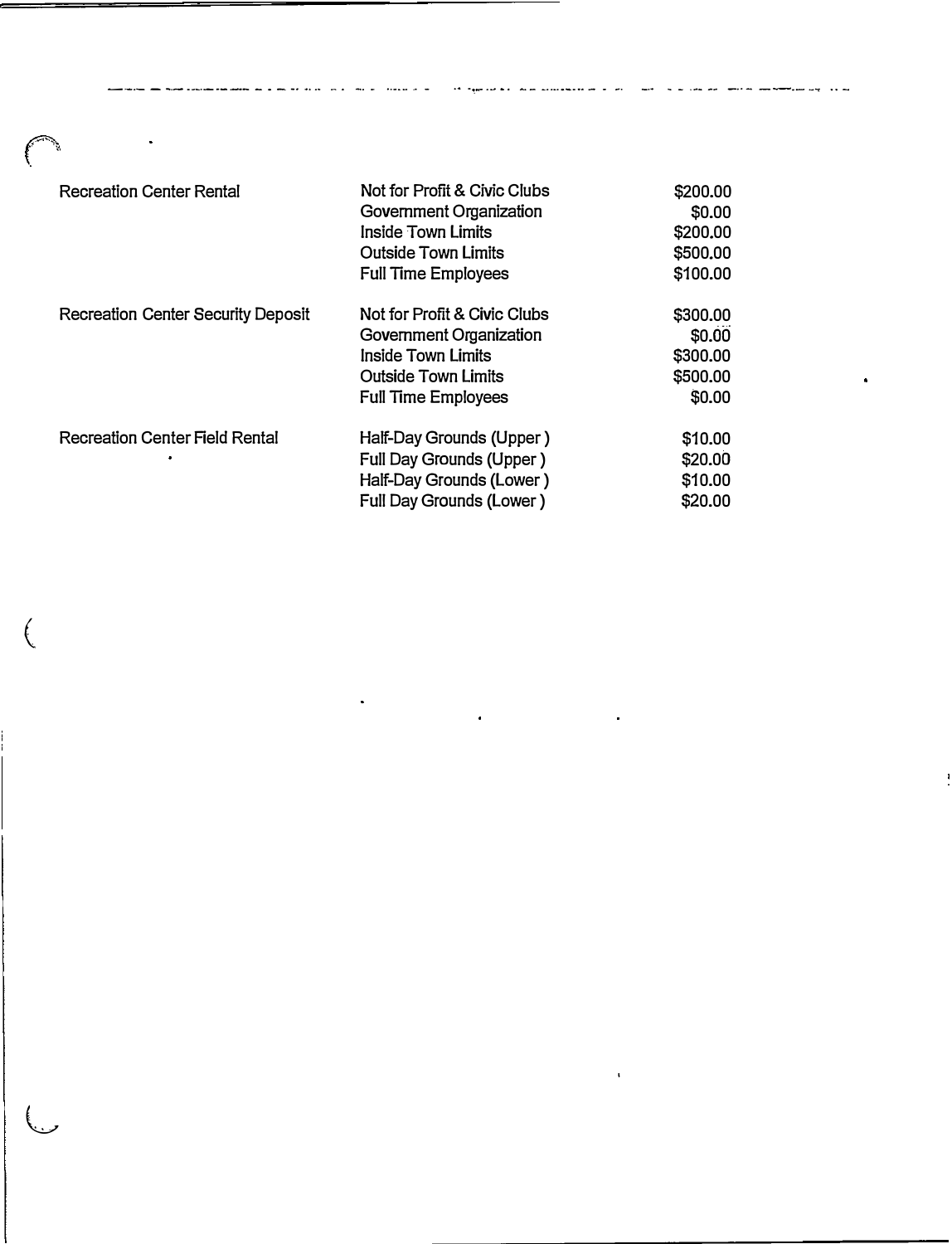# TOWN OF LONG VIEW

# 2021-2022 WATER AND SEWER RATES

**EFFECTIVE FOR BILLS DATED JULY 1, 2021-JUNE 30, 2022** 

#### **INSIDE LONG VIEW TOWN LIMITS**

| <b>WATER RATE</b> | 0 - 3,000 Gallons  | \$21.91                  |
|-------------------|--------------------|--------------------------|
|                   | Over 3,000 Gallons | \$2.45 per 1,000 Gallons |
|                   |                    |                          |
| <b>SEWER RATE</b> | 0 - 3,000 Gallons  | \$22.94                  |

**GARBAGE & RECYCLING** 

**Over 3,000 Gallons** 

**\$12.44** 

#### **OUTSIDE LONG VIEW TOWN LIMITS**

| <b>WATER RATE</b> | 0 - 3,000 Gallons  | \$43.81                  |
|-------------------|--------------------|--------------------------|
|                   | Over 3,000 Gallons | \$4.90 per 1,000 Gallons |

**SEWER RATE** 

**0 - 3,000 Gallons Over 3,000 Gallons**  **\$45.88 \$4.77 per 1,000 Gallons** 

**\$2.39 per 1,000 Gallons** 

#### \*\*\*\*\*\*\*\*\*\* SEWER IS BILLED BASED ON WATER CONSUMPTION\*\*\*\*\*\*\*\*\*\*\*\*\*\*\*\*

**THE BILLS ARE MAILED ON THE 1ST OF EACH MONTH AND ARE DUE BY THE 15TH. IF NOT PAID BY THE 15TH, A \$15.00 LATE FEE WILL BE ADDED ON THE 16TH. IF ST1U NOT PAID BY THE 25TH, SERVICE WILL BE DISCONNECTED ON THE 26TH AND A \$35.00 FEE WILL BE ADDED.** 

**FOR YOUR CONVENIENCE, A DROP BOX IS AVAILABLE AT THE DRIVE-UP WINDOW.** 

**WE ALSO OFFER BANK DRAFT SERVICES. WE CHARGE A \$25.00 RETURNED CHECK FEE FOR ANY RETURNED ITEMS.** 

**NOW ACCEPTING DEBIT/CREDIT CARDS IN OFFICE. YOU CAN ALSO PAY ONLINE AT WWW.Cl.LONGVIEW.NC.US OR BY CALLING 1-844-915-2879.**